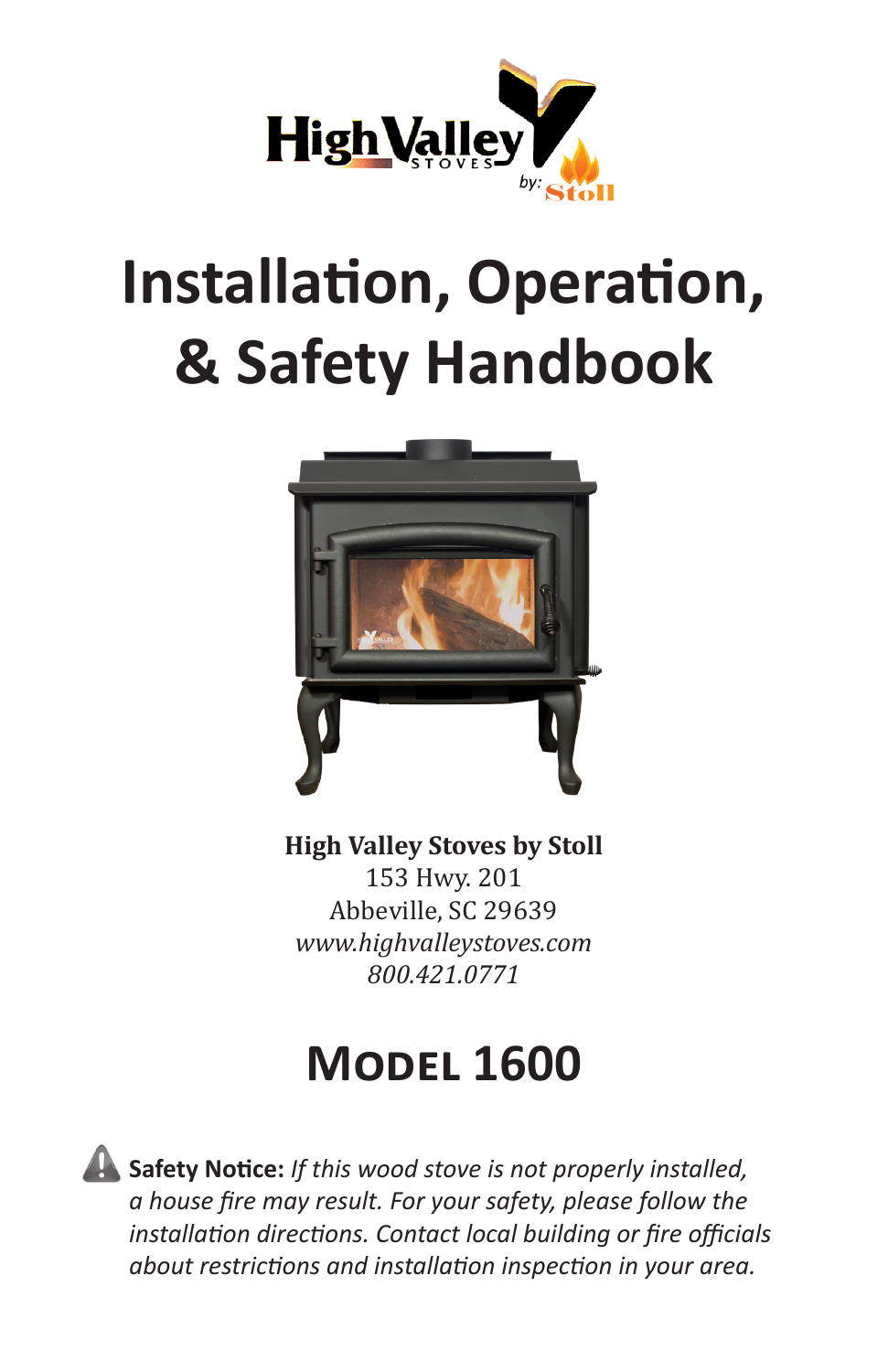### **NOTICE**

Gold plated surface must be cleaned with glass cleaner and a soft rag before firing the first time, or fingerprints will remain.

#### **High Valley Stoves by Stoll**

*153 Hwy. 201 Abbeville, SC 29620*

**P:** 800.421.0771

**W:** www.highvalleystoves.com

**E:** sales@highvalleystoves.com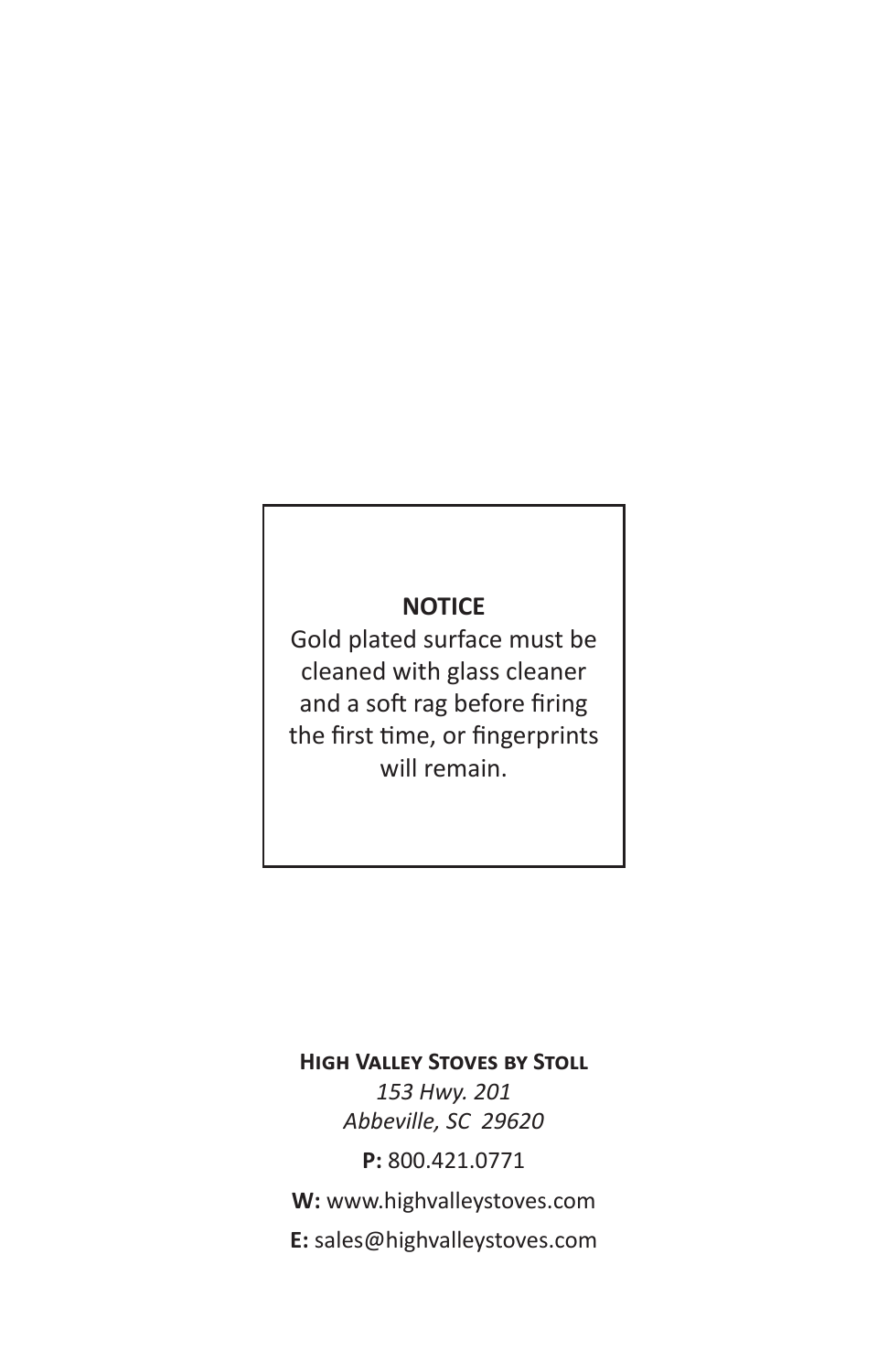## **Installation, Operation & Safety Handbook for 1600**

Table Of Contents

| <b>SECTION 1 GENERAL SAFETY INFORMATION</b>                                                                                                                                                                                                           | Pg. 4        |
|-------------------------------------------------------------------------------------------------------------------------------------------------------------------------------------------------------------------------------------------------------|--------------|
| <b>SECTION 2 INSTALLATIONS</b><br>Stove Installation<br>Leg Installation<br><b>Stove Pipe Installation</b><br>Mobile Home Installation<br>Firebrick & Fireblanket Installation<br><b>Blower Installation</b><br><b>Replacement Glass Installation</b> | Pg. 6        |
| <b>SECTION 3 USE AND CARE OF GLASS</b>                                                                                                                                                                                                                | <b>Pg. 8</b> |
| <b>SECTION 4 OPERATING INSTRUCTIONS</b>                                                                                                                                                                                                               | <b>Pg. 8</b> |
| <b>SECTION 5 SPECIFICATIONS</b>                                                                                                                                                                                                                       | Pg. 9        |
| <b>SECTION 6 WIRING DIAGRAM</b>                                                                                                                                                                                                                       | Pg. 9        |
| <b>SECTION 8 WARRANTY</b>                                                                                                                                                                                                                             | Pg. 10       |
| <b>SECTION 10 OWNER'S REGISTRATION CARD</b>                                                                                                                                                                                                           | Pg. 11       |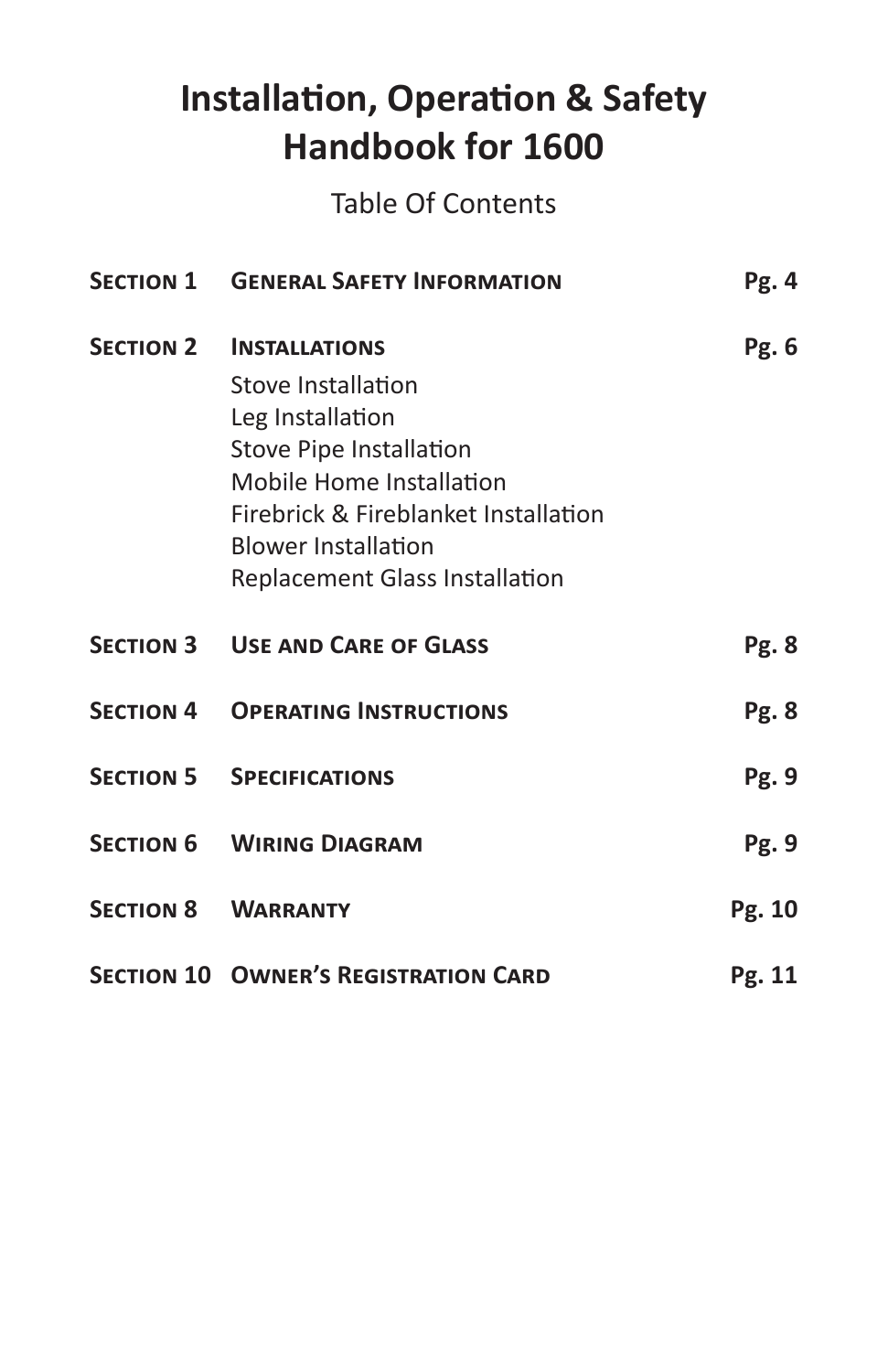## **Section 1: General Safety Information**

Proper installation of any wood burning stove is necessary for the safety and effectiveness of its operation. Check with your dealer regarding arrangements for installing your free standing model. Installation must meet strict specifications of the National Fire Protection Association and all local fire and building codes.

For additional information on using your heater (wood stove) safely, send for Using Coal and Wood Stoves Safely, NFPA No. 81974, from the National Protective Association, 470 Atlantic Avenue, Boston, MA 02210.

High Valley Stoves are tested by Arnold Green Testing Laboratories, 2 Millbury Street, Auburn, MA 01501.

#### **Safety Precautions**

- **1.** ASH DISPOSAL: Ashes should be placed in a metal container with a tight-fitting lid. The closed container of ashes should be placed on a non-combustible floor or on the ground, well away from all combustible materials, pending final disposal. If the ashes are disposed of by burial in soil or otherwise locally dispersed, they should be retained in the closed container until all cinders have thoroughly cooled.
- **2.** LIQUID FUELS: Never use gasoline type lantern fuel, kerosene, charcoal lighter fluid, or similar liquids to start or "freshen up" a fire in this stove. Keep all such liquids well away from the stove at all times.
- **3.** CREOSOTE FORMATION & REMOVAL: When wood is burned slowly, it produces tar and other organic vapors which combine with expelled moisture to form creosote. The creosote vapors condense in the relatively cool chimney flue of a slow burning fire. As a result, creosote accumulates on the flue lining. When ignited, this creosote makes an extremely hot fire.
- **4.** PRE-FABRICATED CHIMNEY: Class A masonry or all fuel prefabricated chimneys must be listed as approved by Underwriters Laboratories (UL) or you may use "Metalvent" and "Metalbestos" for use as your chimney.
- **5.** INSPECTION CODES: The installation of the stove must comply with state and local requirements and be inspected by the state or local building inspector, if required.
- **6.** LOCATION: This stove is approved for use in mobile homes (please read mobile home installation section in this manual). Do not locate a wood burning stove in a bedroom or sleeping area. The stove should be placed centrally in relationship to the area to be heated. High traffic areas should be avoided, and the stove should be located in a relatively draft-free area. A 14" clearance to any furnishings must be maintained.
- **7.** Inspect chimney connector and chimney twice monthly, and clean if necessary.
- **8.** Keep stove away from combustibles. Follow suggested distances.
- **9.** Install smoke pipe segments with crimped end down, This permits creosote to drip back into the stove and be burned away.
- **10.** The use of aluminum type "B" gas vent is unsafe and prohibited by the National Fire Prevention Association Code.
- **11.** The area through which the chimney pipe will travel should be inspected. If the installation requires cutting a hole in the ceiling, check the attic for wires, ducts, etc, that may interfere.
- **12.** It is vitally important that single wall pipe is never closer than three times the diameter of the pipe from a combustible surface. Never use single wall pipe through a combustible surface.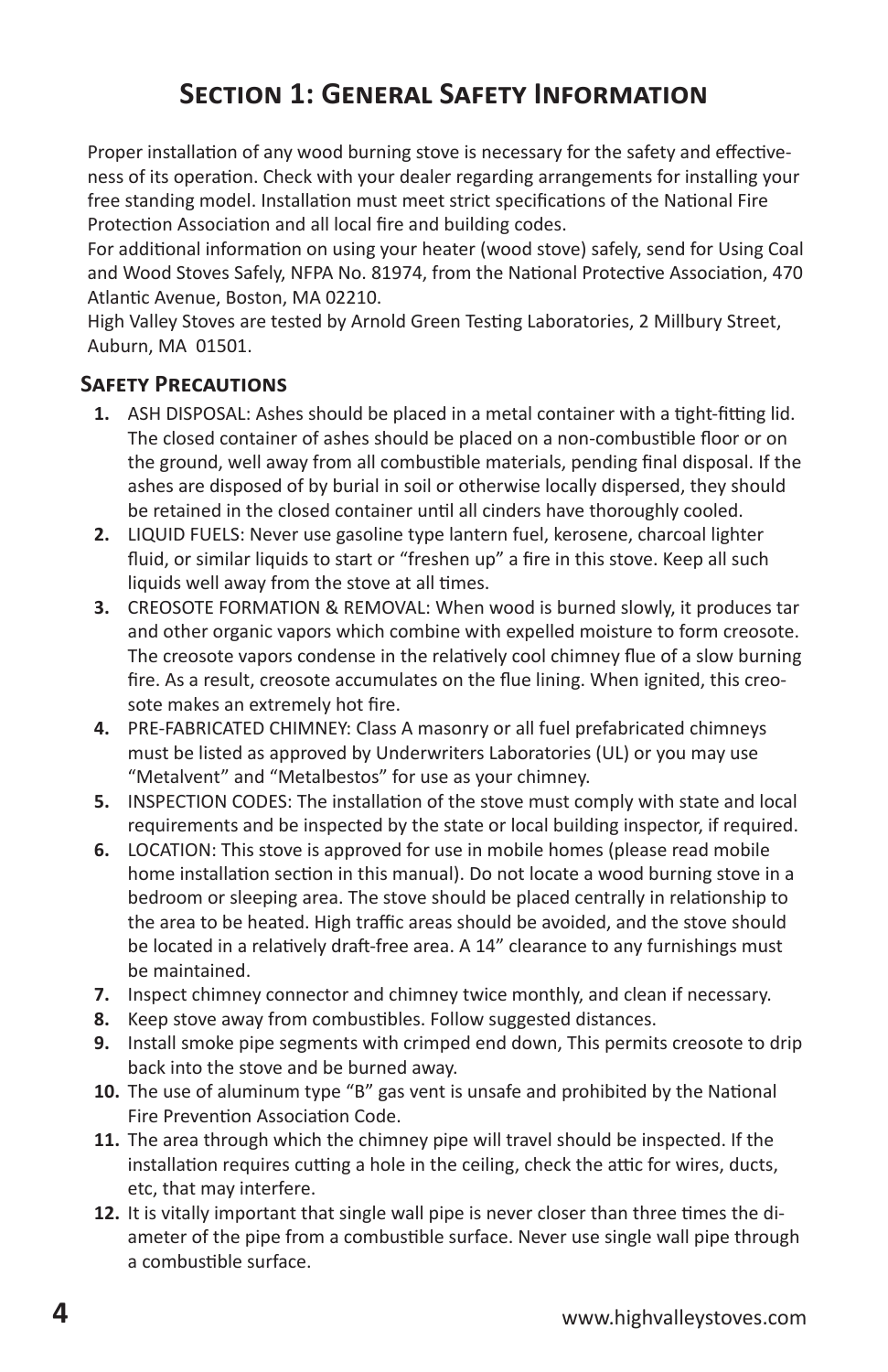- **13.** Use only an insulated, all fuel chimney to vent the hot gases out of the house. It will reduce the amount of creosote buildup and improve the draft needed to vent hot gases from the stove.
- **14.** Use a 6" diameter insulated thimble, or a 6" diameter insulated all-fuel chimney section when passing through a combustible wall or ceiling.
- **15.** Do not use more than one elbow in the stove pipe.
- **16.** Any horizontal pipe should be pitched upward toward the chimney at least 1/4" for each horizontal foot.
- **17.** Ensure that the ventilating pipe does not extend so far into chimney flue that it blocks air flow.
- **18.** Particular attention should be paid to the point where the flue passes through a wall or ceiling. This penetration should always be made with insulated pipe and the proper accessories.
- **19.** The longer the pipe and the greater amount of elbows, the greater the chance of dangerous creosote and ash buildup. Modern stoves are engineered to achieve maximum heat dispersal without lengthy vents eliminating a potentially hazardous situation.
- **20.** Use heavy gauge stove pipe: at least 18 gauge with 6" diameter.
- **21.** Each stove pipe connection should be joined and secured with sheet metal screws to avoid possible separation during use.
- **22.** The top of the flue must be at least 3' higher than the roof at the point of exit. In pitched roofs, the top of the stovepipe must be at least two feet to the highest point of the roof and at least ten feet away.
- **CAUTION:** Do not operate the stove in such an extreme manner that any portion of the stove becomes "red hot".
- **SAFETY NOTICE:** If this wood stove is not properly installed, a house fire may result. For your safety, follow all installation directives, cautions, and safety notices. Contact local building officials about restrictions and installation inspection in your area.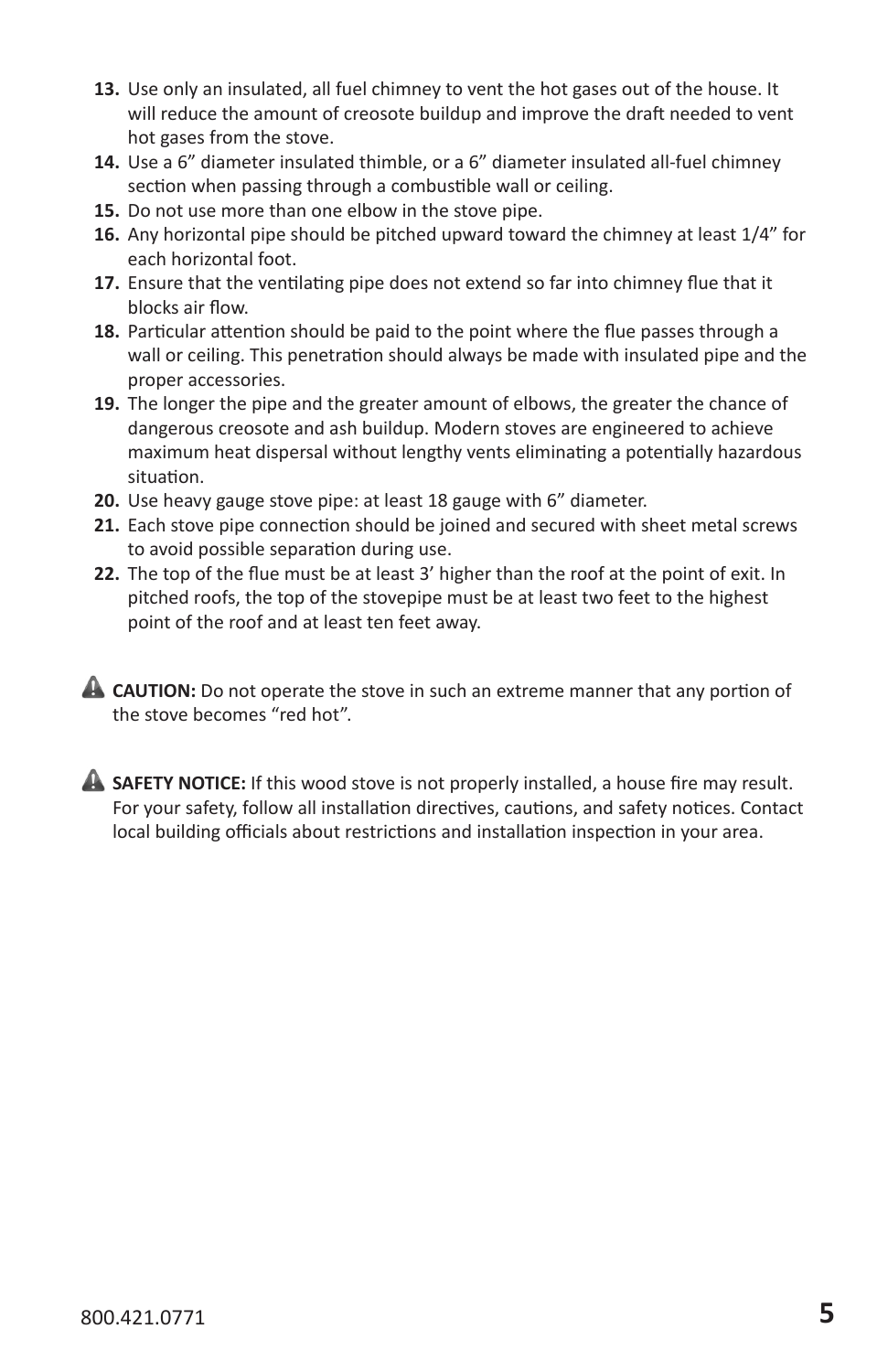## **Section 2: Installations**

#### **Stove Installation**

INSTALL WITH MINIMUM CLEARANCES TO WALL AS SHOWN (IN INCHES)



#### CONTACT YOUR LOCAL BUILDING OR FIRE OFFICIALS ABOUT **RESTRICTIONS AND INSTALLATION INSPECTION IN YOUR AREA**

#### **Figure 1.**

#### **Leg Installation**

- **1.** Start 3/8" bolts and washer (provided) into taped holes on bottom of unit.
- **2.** Using 8" blocks, shim front of stove and attach front legs. Tighten bolts securely.
- **3.** Shim rear of unit and attach two rear legs, being sure to tighten bolts securely.
- **4.** Once all four legs are attached, remove shims. Be careful not to tilt the stove on two legs or breakage may occur.
- **5.** If the unit is installed in a mobile home, see mobile home installation instructions.

#### **Stove Pipe Installation**

- **1.** Minimum clearance to combustibles must be maintained as shown in figure 1.
- **2.** Combustible wall and ceiling materials includes wood, cloth, vinyl, paper, etc. Wood covered with plastic is also considered combustible. The 10" clearance for the stove also applies for plain stovepipe used in constructing the chimney pipe. Clearance is applicable to the parallel wall or the ceiling either when the wall is unprotected or when 3/8" asbestos millboard is affixed to the wall without spacing.
- **3.** Select a spot for the stove. Inspect the area that the stovepipe will be running through to connect with the existing chimney. Use an insulated connector if a combustible wall is between the chimney and stove.
- **4.** If the area the pipe runs through looks acceptable, move the stove into position. Be sure the stove has proper clearance from combustible areas.
- **5.** If a new chimney is being installed, follow the instructions of the chimney pipe manufacturer or have it I stalled by a certified chimney installer.
- **6.** Install the chimney connector. If it is passing through combustible walls, it must be insulated, such as triplewall pipe. Also, if it is possible to maintain 10" between your smoke pipe and a combustible wall, use an insulated chimney pipe. Consult your local building code and regulations.
- **7.** After the pipe connector is in place, run the stovepipe with the crimped edge down from the chimney connector to the stove. The crimped edges must be down so creosote accumulating on the walls of the stovepipe can run back into the stove and not out the joints of the pipe.
- **8.** Check the installation to determine the pipe is connected properly using three sheet metal screws per joint; that the proper distances have been maintained from combustible surfaces with the stove and the stovepipe; and the chimney is in good repair and is installed properly.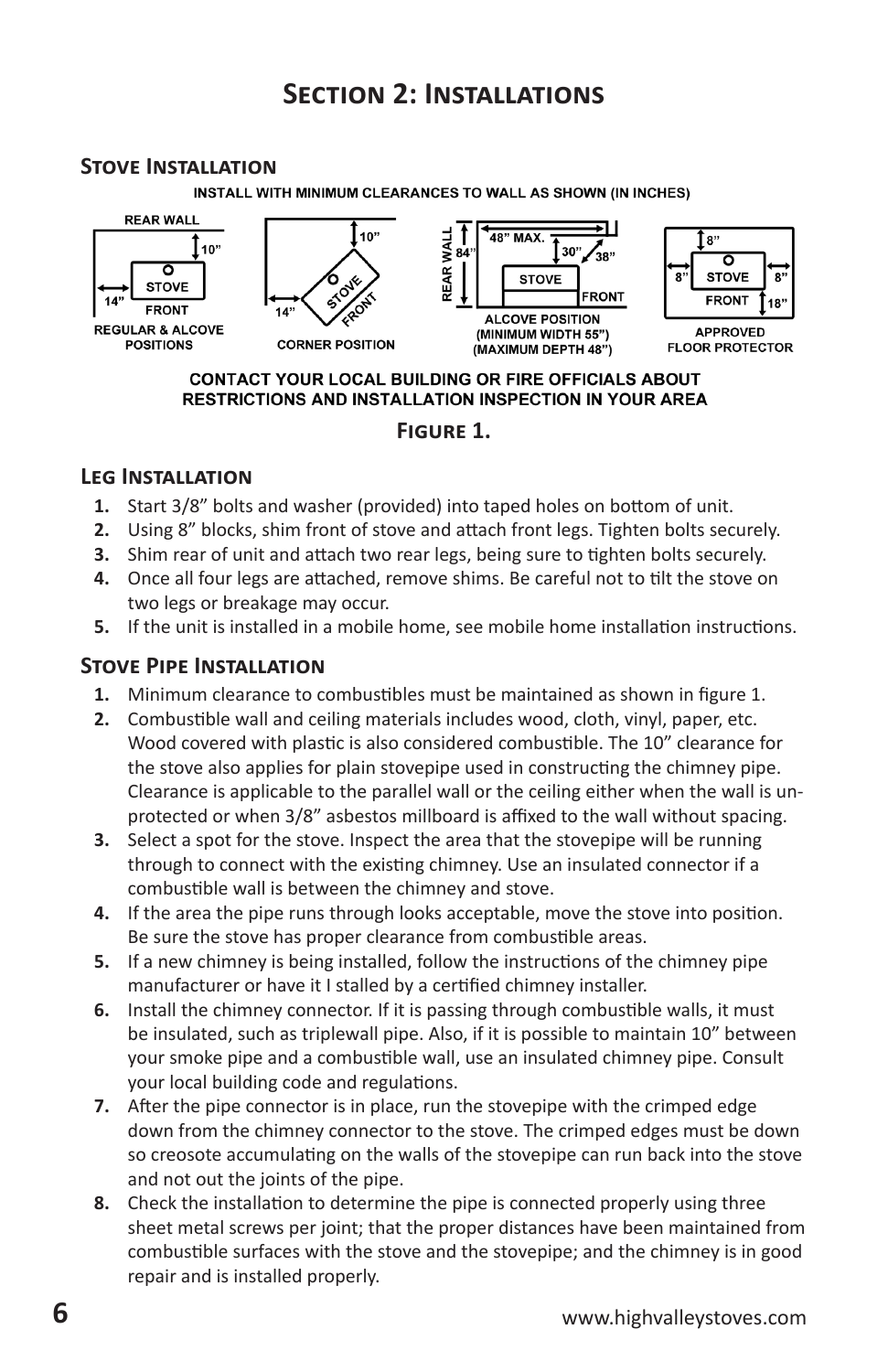#### **Mobile Home Installation -** *Optional Air Kit Required*

- **1.** Before mounting legs onto unit, remove the four leveling bolts on bottom of legs.
- **2.** Mount four legs onto unit.
- **3.** Position the stove onto the floor protector in its final location, making sure all minimum clearances are met. Mark the location of the four legs on the floor. Remove the stove and drill a 5/16" hole through the floor of the home in the four locations.
- **4.** Reposition the stove and insert a 5/16" bolt (not supplied) through the hole in the bottom of each leg and fasten to the floor.
- **5.** The stove should be grounded to the chassis with a #8 AGW copper wire or equivalent.
- **6.** Place the outside air kit on the rear of the unit with the elbow turned toward the bottom of the unit and fasten with 2 tec screws supplied. Connect a 4" flex pipe (not supplied) to the outside air kit, place a,screen on the other end and insert through the wall of the home.
- **7.** On the front of the stove located under the hearth, notice a 5" X I 5/8" opening. Place the 6" X 2" plate (provided with the outside kit) over this opening and attach.

#### **Firebrick & Fireblanket Installation**

The 1600 is shipped with both the firebrick and fireblanket already installed. In the event the firebrick or fireblanket need to be reinstalled you should follow the diagram below. After installing the firebrick in the upper shelf then insert the fireblanket above that.

| Bricks #1 - 16: | 1" thick $x$ 4 1/2" $x$ 9"              |
|-----------------|-----------------------------------------|
|                 | Bricks #17 & 18: 1" thick x 2 1/2" x 9" |
|                 | Bricks #19 - 32: 1" thick x 4 1/2" x 9" |

 $\frac{1}{2}$   $\frac{1}{2}$   $\frac{1}{2}$   $\frac{1}{2}$   $\frac{1}{2}$   $\frac{1}{2}$   $\frac{1}{2}$   $\frac{1}{2}$   $\frac{1}{2}$   $\frac{1}{2}$   $\frac{1}{2}$   $\frac{1}{2}$   $\frac{1}{2}$   $\frac{1}{2}$   $\frac{1}{2}$   $\frac{1}{2}$   $\frac{1}{2}$   $\frac{1}{2}$   $\frac{1}{2}$   $\frac{1}{2}$   $\frac{1}{2}$   $\frac{1}{2}$ 

| Upper sneit of Model Touu |    |    |  |
|---------------------------|----|----|--|
| 26                        | 28 | 29 |  |
| 25                        |    | 30 |  |
| 24                        | 27 | 31 |  |
| 23                        |    | 32 |  |

#### **Figure 2.**

Floor and side walls of Model 1600

|                         | 5  | 6  | vertical air tubes | 7  |    | 8 |    |
|-------------------------|----|----|--------------------|----|----|---|----|
| 4                       |    |    |                    |    |    |   | 9  |
| 3                       | 14 | 15 | 18                 | 19 | 21 |   | 10 |
| $\overline{\mathbf{2}}$ | 13 | 16 | 17                 | 20 | 22 |   |    |
| 1                       |    |    |                    |    |    |   | 12 |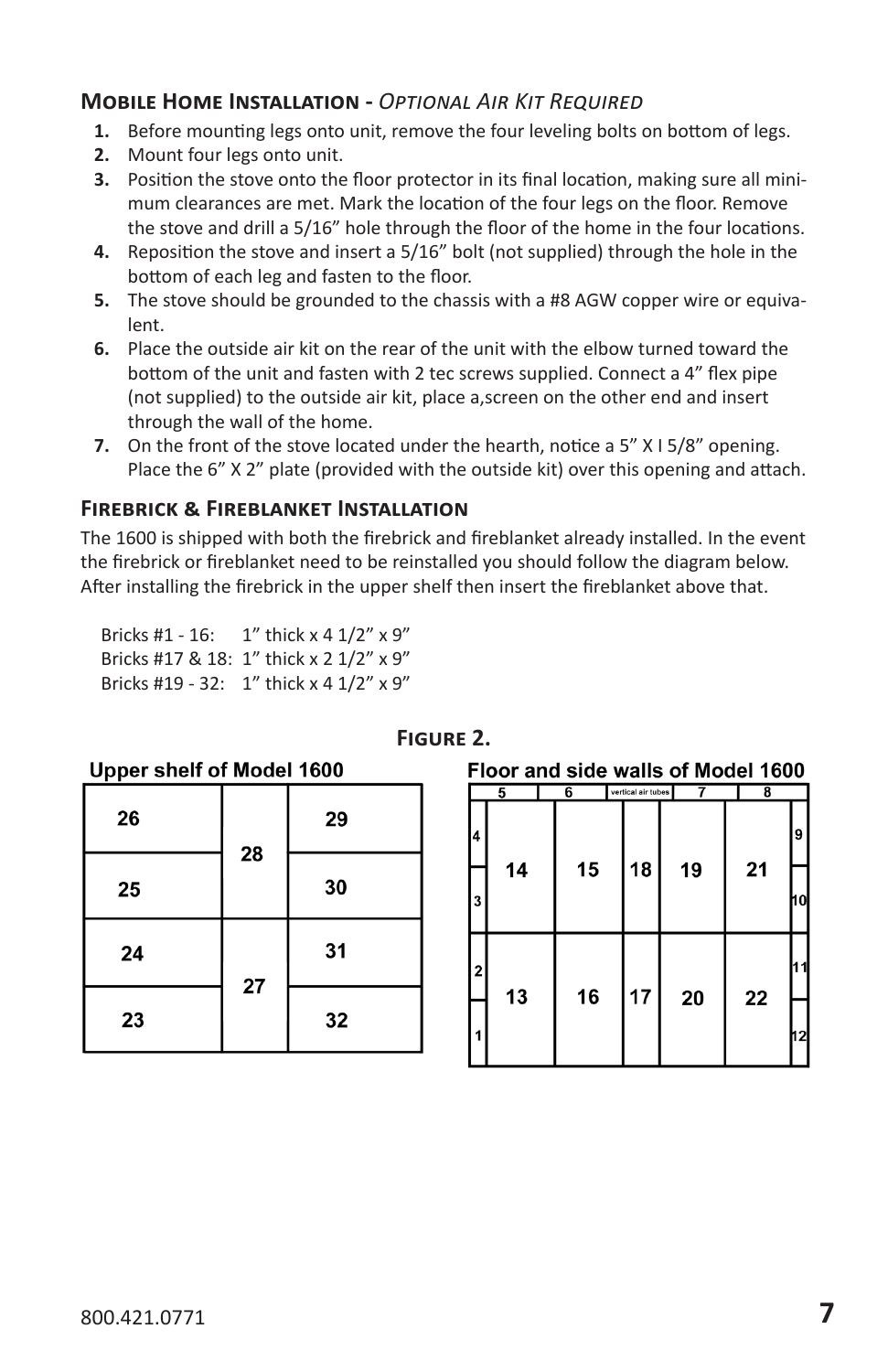## **Section 2: Installations (cont.)**

#### **Optional Blower Installation**

- **1.** Remove blower from box.
- **2.** Place blower on rear of unit in rectangle opening. Align slots on either side of unit with holes on rear of unit.
- **3.** Bolt blower onto unit with 2 3/8" bolts provided.
- **4.** Place rheostat box which is connected to blower with two jumper wires toward top of unit at your convenience and attach to unit with 2 tec screws provided.
- **5.** Wiring: The blower assembly is shipped pre-wired, so no wiring is necessary. However, if the wires become disconnected for any reason, simply connect the male and female connectors on the rheostat to the male and female connectors on the blower.

#### **Replacement Glass Installation**

- **1.** Glass can be installed in the door with the door mounted on the stove.
- **2.** Remove bracket bolts from the door and remove all pieces of broken glass if any.
- **3.** Remove backing from the gasket. Center gasket on edge of replacement glass. Firmly press gasket onto glass edge of all sides. Cut excess gasket.
- **4.** Place glass in opening.
- **5.** Position brackets in place, insert bolts and tighten carefully using a 1/8" allen wrench.

**CAUTION:** Glass should be snug but not excessively tight.

## **Section 3: Use and Care of Glass**

Although glass has excellent heat resistance and strength characteristics, it can crack through improper use. To achieve maximum utility and safety of glass in a wood burning stove, we advise the following:

- **1.** Inspect the glass regularly. If you detect a crack or break, extinguish the fire immediately and replace the glass.
- **2.** Do not slam the door or otherwise impact the glass. When closing the door, logs or other objects should not protrude or impact the glass.
- **3.** Do not clean the glass with materials which may scratch or damage the glass. Scratches on the glass can develop into cracks or breaks. Oven cleaner may be used, but do not get any on the paint as it will remove paint.
- **4.** Never put substances which can ignite explosively in the stove since even small explosions in confined areas can blow out the glass.

## **Section 4: Operating Instructions**

- **1.** Pull the damper slide all the way open. *(slide is on lower right side of the unit)*
- **2.** Roll up pieces of newspaper and place in the firebox.
- **3.** Place kindling on top of paper and light paper. After fire is burning, place larger pieces of wood on the fire.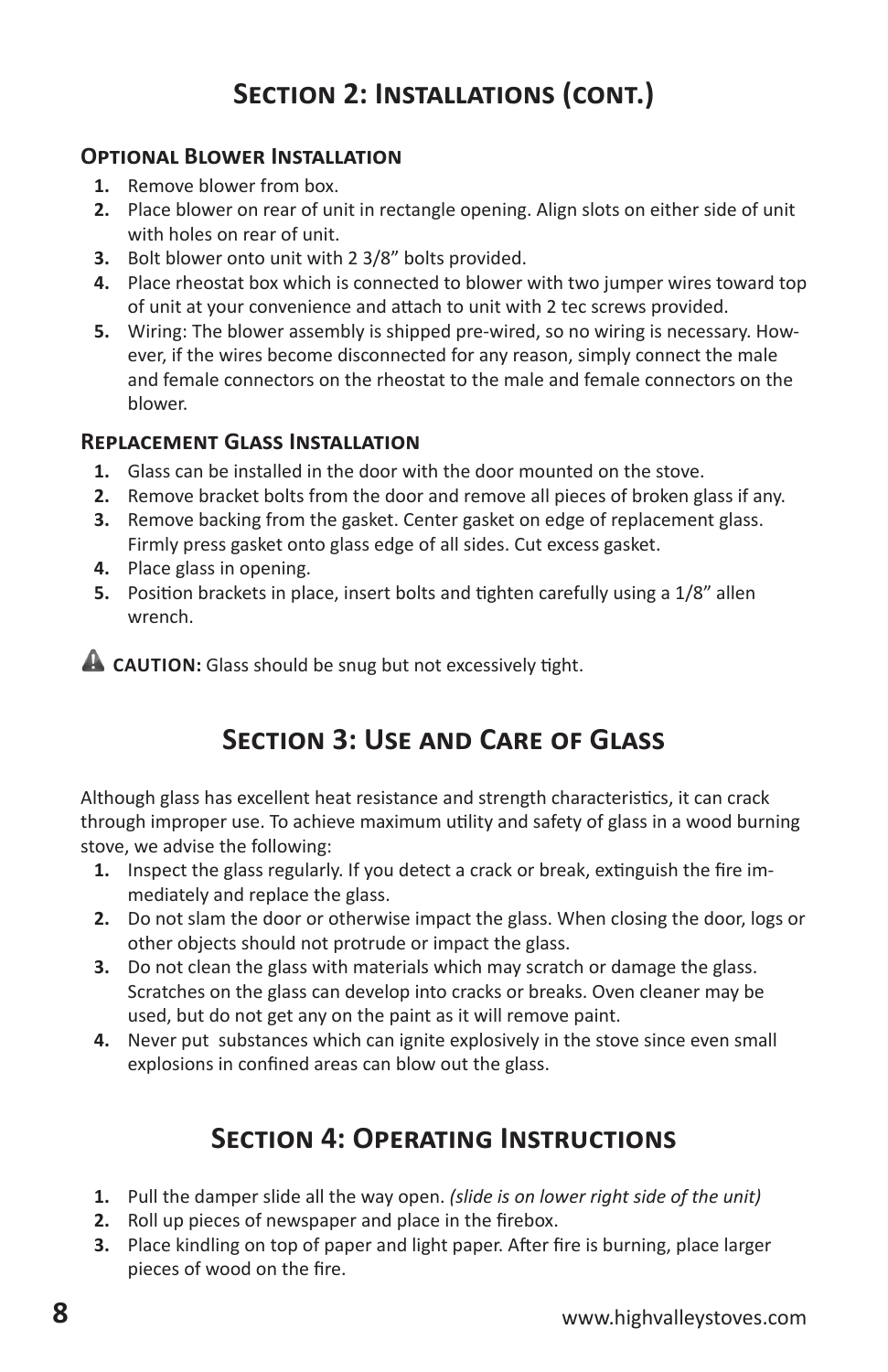- **4.** This stove is designed to burn dry, seasoned hardwood.
- **5.** Avoid coming in contact with the firebrick or air tubes when loading wood into the unit.
- **6.** Once the fire is burning, you can control the fire by using the control on the right hand side of the unit. Pull to open and push to close.
- **7.** Due to the nature of a non-catalytic stove, there may be smoke spillage into the room from the combustion air chamber when starting the stove. After the stove has been burning for a time, this will cease.

**CAUTION:** When opening the door make sure the draft control is fully open *(pull to open)* to avoid smoke spillage into the room.

### **Section 5: Specifications**

| Firebox Size: 2.71                        | Max. wood size: 22"                     |
|-------------------------------------------|-----------------------------------------|
| <b>EPA Emissions: 2.73 grams per hour</b> | <b>EPA BTU Range: 11,796 - 40,431</b>   |
| <b>Max. BTU Output: 63,535</b>            | <b>Burn time with hardwood: 15 hrs.</b> |
| <b>Clearances with Single Wall Pipe:</b>  |                                         |

Rear: 10" Side: 14" Corner: 14"

**Floor Protector:** 42 5/8" wide X 54 1/2" deep

**Weight:** 514 lbs.

## **Section 6: Wiring Diagram**

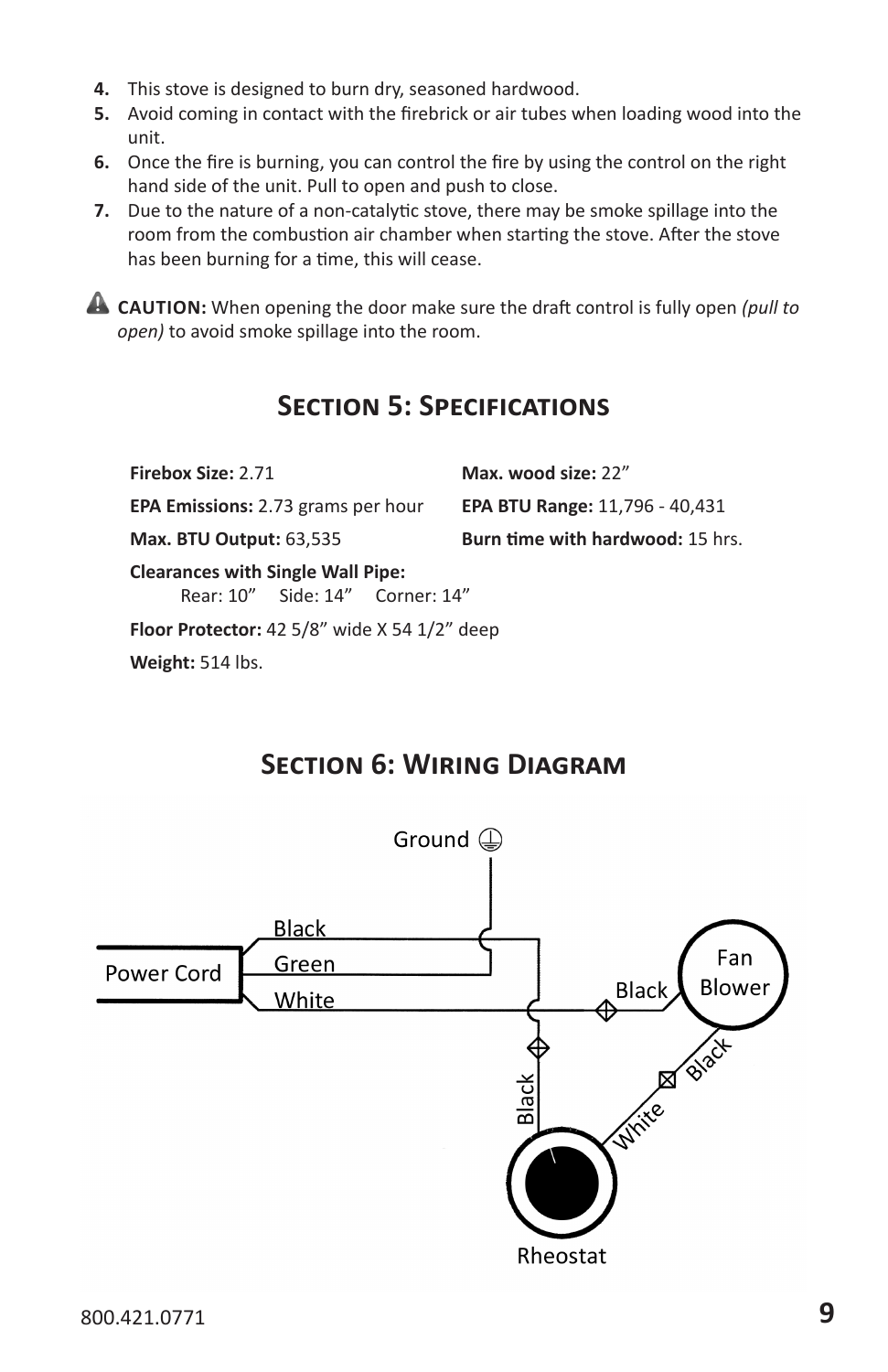## **Section 7: High Valley Stoves Limited Warranty**

#### **Products Guaranteed**

This limited warranty covers all stoves manufactured by Stoll Fireplace Inc. and carrying the High Valley Stoves brand.

\*The warranty will be void if coal is burned in any High Valley wood burning stove.

#### **General Warranty Provisions**

High Valley Stoves, warrants the model 2500 and 1500 against defects in material and workmanship for 5 years as long as it is owned by the original purchaser, provided that **(1)** stove is installed by an authorized installer: **(2)** stove has not been repaired by an unauthorized person in any way, so as, in our judgment as manufacturer, performance or reliability is reduced: **(3)** stove has not been subject to unauthorized modification: **(4)** the right to repair or replace the stove is at the option and considered judgment of the manufacturer: **(5)** obligation under this warranty does not include or extend to paint on surface of stove, glass door, nor decor kit an optional attachment.

#### **Specific Warranty Provisions & Time Periods**

#### **Period 1: Up to 30 days after purchase.**

Stove should be used within 30 days by having a fire started, the blower and heat generated in the owner's home.

#### **Period 2: Up to 90 days after purchase.**

All electrical parts are warranted for 90 days from the date of purchase.

#### **Period 3: Up to 5 years from date of purchase.**

High Valley Stoves will replace or repair, at its option, any part defective in material or workmanship with the exception of electrical components (blower, thermostat, rheostat, etc ... ), damper, damper handles and rod, fireclay castable lining, and all parts not permanently attached to the heating unit. Parts not permanently attached to the heating unit are defined as any part removable with common hand tools. The cost of parts only are included. The customer pays any labor or transportation charges required (owner is responsible for any costs involved with stove or part removal and reinstallation.)

#### **Procedure to Obtain Warranty Repair**

Should you feel that your stove is defective, you should contact your stove dealer for assistance and for the correct procedures to resolve the problem. If for any reason you are dissatisfied with the suggested procedure, you may contact us in writing.

#### **Conditions & Exclusions**

- There is no other express warranty. All implied warranties or merchantability and fitness are limited to the duration of the express warranty.
- High Valley Stoves is not liable for indirect, incidental, or consequential damages in connection with the use of the product including any cost or expense of providing substitute equipment or service during periods of malfunction or non-use. Some states do not allow limitations on how long an implied warranty lasts, so the above limitation may not apply to you.
- Warranty repairs for reimbursement must be performed by an authorized High Valley Dealer, manufacturer's representative, or by customer as directed by dealer or the manufacturer.
- Dealers will receive special instructions regarding minor repairs.
- Warranty void if serial plate has been removed or defaced.
- Warranty gives you specific legal rights and you may also have other rights which vary from state to state.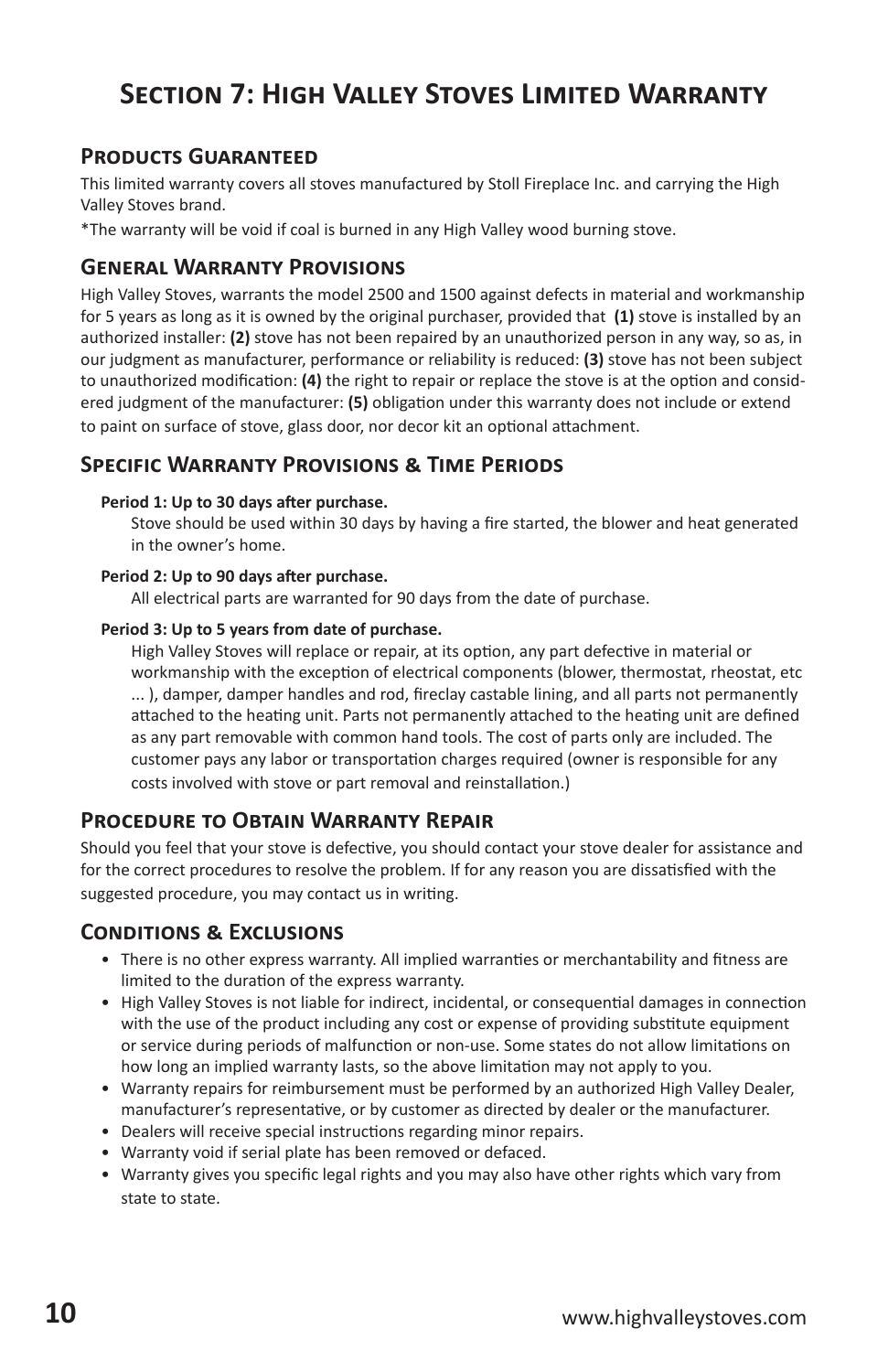## **Owner Registration Card**

| DATE INSTALLED: The annual contract of the state of the state of the state of the state of the state of the state of the state of the state of the state of the state of the state of the state of the state of the state of t |  |
|--------------------------------------------------------------------------------------------------------------------------------------------------------------------------------------------------------------------------------|--|
| <b>MODEL PURCHASED: 1600</b>                                                                                                                                                                                                   |  |
| WOOD STOVE SERIAL NUMBER: <i>[found on rear of unit]</i>                                                                                                                                                                       |  |

*Remove page from book then fold in half and tape.* 

 $\overline{\phantom{a}}$  $\overline{1}$ 

*Cut Here*

 $\bar{1}$  $\mathbf{I}$  $\mathbf{I}$  $\overline{1}$  $\overline{1}$  $\mathbf{I}$  $\mathbf{I}$ 

Cut Here

 $\overline{1}$  $\overline{1}$  $\overline{1}$  $\overline{1}$  $\mathbb{I}$  $\bar{\bar{1}}$ 

 $\bar{1}$  $\overline{1}$  $\overline{\phantom{a}}$  $\overline{\phantom{a}}$  $\mathbf{I}$